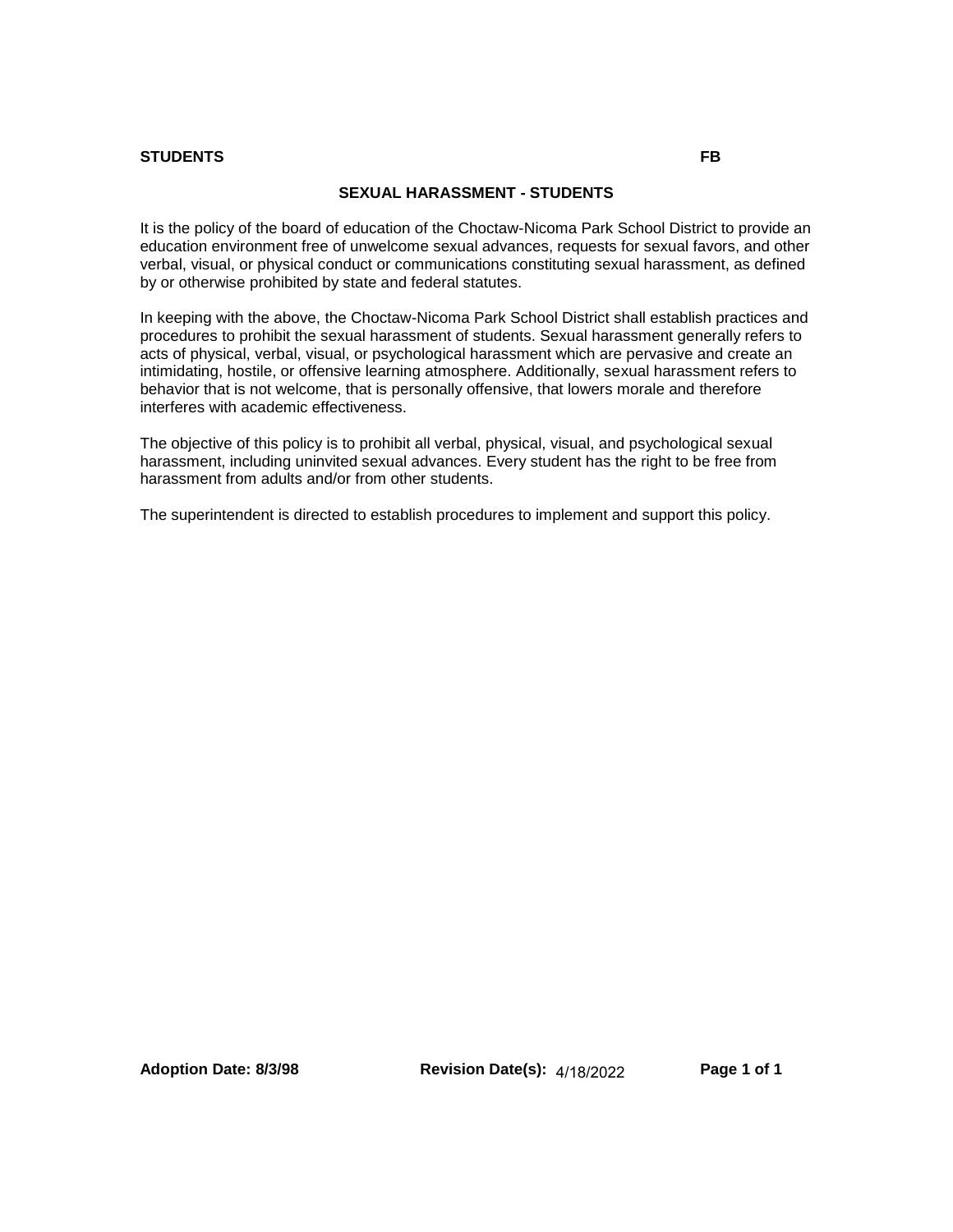## **STUDENTS FB-R**

# **SEXUAL HARASSMENT - STUDENTS (REGULATION)**

I. Definitions

Prohibited sexual harassment includes, but is not limited to, unwelcome sexual advances, requests for sexual favors, and other verbal, visual or physical conduct of a sexual nature when:

· Submission to the conduct is explicitly or implicitly made a term or condition of an individual's employment, academic status or progress.

· Submission to or rejection of the conduct by an individual is used as the basis for academic or employment decisions affecting the individual.

· The conduct has the purpose or effect of having a negative impact on the individual's academic or work performance, or of creating an intimidating, hostile or offensive educational or work environment.

· Submission to or rejection of the conduct by the individual is used as the basis for any decision affecting the individual regarding benefits and services, honors, programs, or activities available at or through the school.

Other types of conduct which are prohibited in the district and which may constitute sexual harassment include:

· Unwelcome leering, sexual flirtations or propositions.

· Unwelcome sexual slurs, epithets, threats, verbal abuse, derogatory comments or sexually degrading descriptions.

- · Graphic verbal comments about an individual's body, or overly personal conversation.
- · Sexual jokes, stories, drawings, pictures or gestures.
- · Spreading sexual rumors.
- · Teasing or sexual remarks about students enrolled in a predominantly single-sex class.
- · Touching an individual's body or clothes in a sexual way.
- · Purposefully limiting a student's access to educational tools.
- · Cornering or blocking of normal movements.
- · Displaying sexually suggestive objects in the educational environment.

· Any act of retaliation against an individual who reports a violation of the district's sexual harassment policy or who participates in the investigation of a sexual harassment complaint.

II. Student Complaints Informal Resolution

**Date: 8/3/98 Page 1 of 2**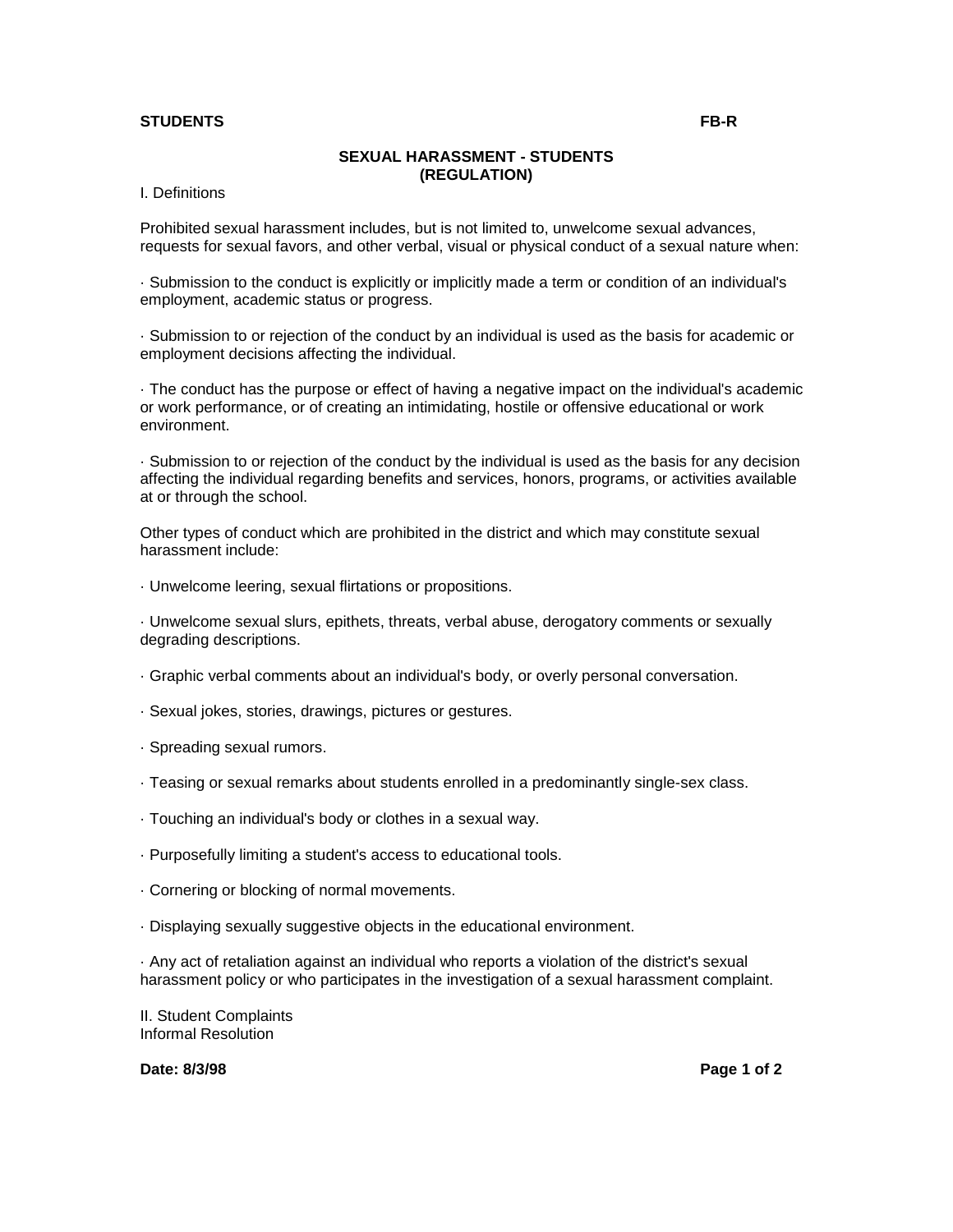## **STUDENTS FB-R**

## **SEXUAL HARASSMENT - STUDENTS (REGULATION) (Cont.)**

Students are encouraged, but not required, to inform the adult or student offender directly that his/her conduct is unwelcome or offensive and must stop.

Verbal or Written Complaints

If a student is unwilling or unable to tell the adult or student offender that his/her conduct is unwelcome or offensive and must stop or if such communication(s) from the student has not brought a stop to the offensive conduct, the student should initiate a complaint to a teacher or administrator either verbally or in written form. A teacher who receives a complaint shall notify an administrator of the complaint and direct the student to that person. If the principal is the subject of the complaint, the teacher shall direct the student to the assistant superintendent. An administrator who receives a verbal complaint of sexual harassment shall direct the student to prepare a written complaint and return it to him/her. The complaint should include information regarding the witnesses' names, the name(s) of the person(s) who engaged in offensive conduct, and the description of the offensive conduct (i.e., when and where the conduct occurred, the number of times it occurred, and a description of any informal attempts at resolution).

If it appears to the administrator that the student is unable to prepare a written complaint without assistance, he or she shall assist the student with preparation of a written complaint.

Copies of all documents related to sexual harassment complaints shall be forwarded to the assistant superintendent to ensure uniform application of this policy and coordinated efforts to prevent sexual harassment.

#### III. Administrative Review

The district will promptly investigate any complaints of sexual harassment and will take immediate action to resolve such complaints. No individual will suffer reprisals for reporting any incidents of sexual harassment or making any complaint.

The administrator investigating the complaint shall meet with the student to obtain clarification of the student's complaint of sexual harassment, inform the alleged offender of the nature of the student's complaint and advise the student and alleged offender that the complaint and results of the investigation shall be confidential to the extent that maintenance of confidentiality is consistent with a thorough investigation and appropriate disposition of the matter.

IV.Disciplinary Actions:

A finding of sexual harassment of a student by a district employee shall be referred for appropriate personnel action consistent with the collective bargaining agreement or board policy.

A finding of sexual harassment of a student by a student shall be referred for appropriate disciplinary action consistent with the district's discipline code.

**Date: 8/3/98 Page 2 of 2**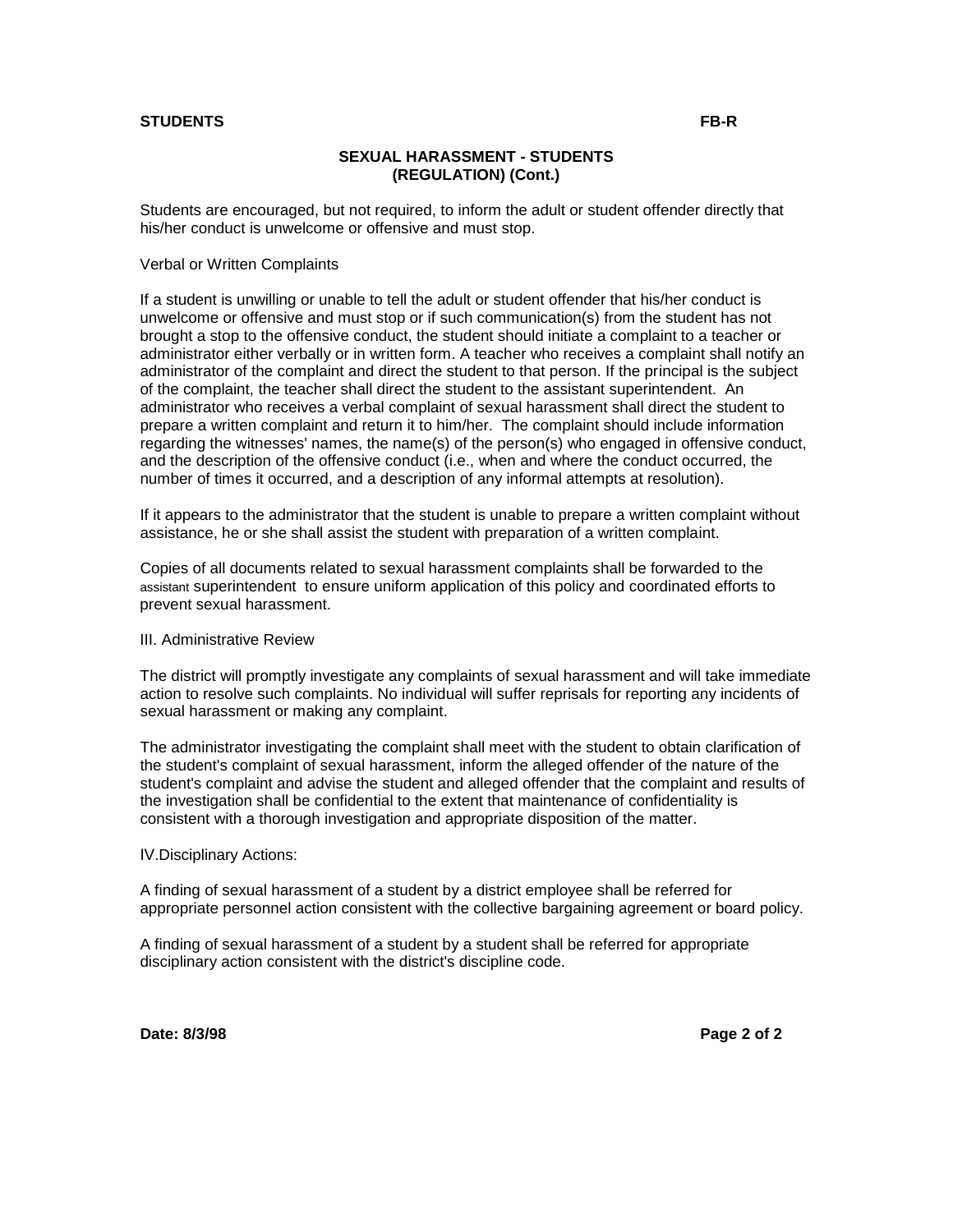# **STUDENTS FB-E1**

# **SEXUAL HARASSMENT INCIDENT REPORT FORM**

| Student(s) Initiating Alleged Sexual Harassment:                                                                                                                                                                                                                                                                                                                |                   |                                                                                                                                                             |  |
|-----------------------------------------------------------------------------------------------------------------------------------------------------------------------------------------------------------------------------------------------------------------------------------------------------------------------------------------------------------------|-------------------|-------------------------------------------------------------------------------------------------------------------------------------------------------------|--|
|                                                                                                                                                                                                                                                                                                                                                                 | Grade: _________  |                                                                                                                                                             |  |
|                                                                                                                                                                                                                                                                                                                                                                 | Grade: ________   |                                                                                                                                                             |  |
| Student(s) Affected:                                                                                                                                                                                                                                                                                                                                            |                   |                                                                                                                                                             |  |
| <u> 1989 - Johann Barbara, martin da basar da basar da basar da basar da basar da basar da basar da basar da basa</u>                                                                                                                                                                                                                                           | Grade: __________ |                                                                                                                                                             |  |
| <u> 1989 - Johann Barbara, martin da kasar Amerikaansk filosof (</u>                                                                                                                                                                                                                                                                                            | Grade: __________ |                                                                                                                                                             |  |
|                                                                                                                                                                                                                                                                                                                                                                 |                   | Check all spaces below that apply. Adult stated or identified inappropriate behaviors as:                                                                   |  |
| Name Calling<br>Stalking<br>$\frac{1}{2}$<br><b>Inappropriate Gesturing</b><br>Staring/Leering<br>$\overline{\phantom{a}}$<br>Writing/Graffiti<br>$\mathcal{L}(\mathcal{L})$<br>Threatening<br>$\overline{\phantom{a}}$<br>Taunting/Ridiculing<br>$\overline{\phantom{a}}$<br>Inappropriate Touching<br>$\sim$ $-$<br>Other<br>$\sim$<br>Describe the incident: |                   | Spitting<br><b>Demeaning Comments</b><br>Stealing<br>Damaging Property<br>Shoving/Pushing<br>Hitting/Kicking<br>Flashing a Weapon<br>Intimidation/Extortion |  |
| <b>Witnesses Present:</b>                                                                                                                                                                                                                                                                                                                                       |                   |                                                                                                                                                             |  |
| Other <sub>_______</sub>                                                                                                                                                                                                                                                                                                                                        |                   | Physical evidence: Graffiti _____ Notes _____ E-mail _____ Web sites _____ Video/audio tape _____                                                           |  |
|                                                                                                                                                                                                                                                                                                                                                                 |                   |                                                                                                                                                             |  |
|                                                                                                                                                                                                                                                                                                                                                                 |                   |                                                                                                                                                             |  |
|                                                                                                                                                                                                                                                                                                                                                                 |                   |                                                                                                                                                             |  |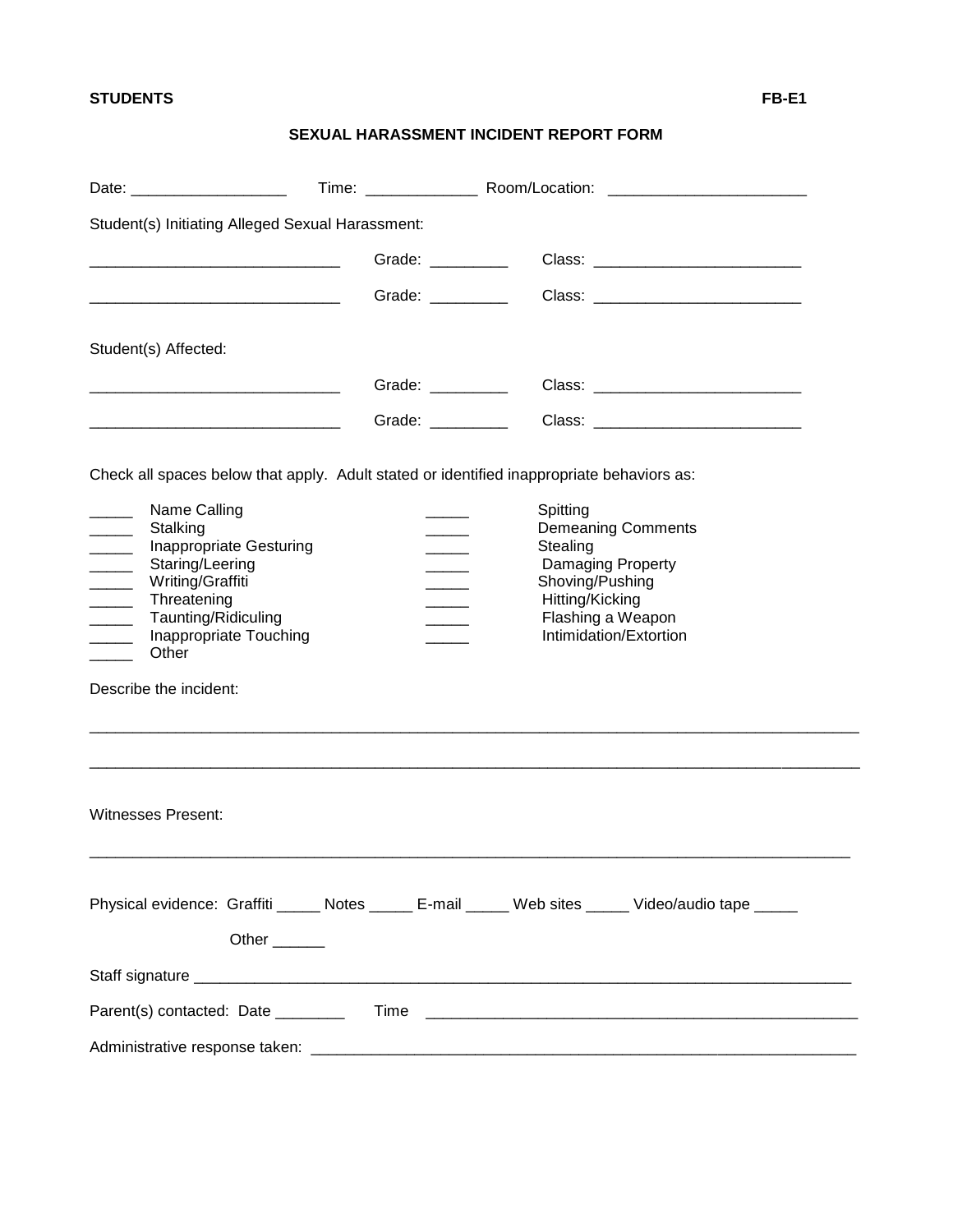# **STUDENTS FB-E2**

# **WRITTEN NOTICE TO KNOWN PARTIES REGARDING ALLEGATIONS OF SEXUAL HARASSMENT**

On the day of  $\qquad$  . 20  $\qquad$ , the district received formal notification of an allegation of sexual harassment. The respondent is presumed not responsible for the conduct. Responsibility will be determined at the conclusion of the grievance process. Both parties are entitled to have an advisor and to review and inspect evidence. The district's student discipline policies prohibit making false statements or providing false information in the grievance process. Both parties will be treated equally during the investigation and process to resolve the allegations. The district's grievance procedure is located at policy FB, a copy of which is attached to this correspondence, and includes the following steps:

1. Informal resolution. If the parties' consent, informal resolution procedures may be utilized to revolve the allegation.

2. Notice and Summary of Allegations. (Sufficient details must be included here to allow the respondent to prepare a response).

3. Investigation of Allegations. The school district has designated Kelli Hosford to act in the role of the investigator. Contact information is as follows: khosford@cnpschools.org, Phone: (405) 390-5486.

4. Interviews. Interviews may be scheduled in accordance with school district policy.

5. Evidence. Both parties will have the right to review all evidence that is directly related to the allegations in the complaint.

6. Report. A written investigation report will be provided to both parties at least ten days prior to a hearing or determination of responsibility.

7. Hearing. The Title IX coordinator will determine on a case by case basis as to whether the hearing will be a live hearing or whether it will be a written hearing.

8. Determination of Responsibility. A decisionmaker, who is not the Title IX coordinator or the investigator, will apply (a preponderance of the evidence or a clear and convincing evidence standard) to determine responsibility and will issue a written determination.

9. Appeals. An appeal may be filed by either party in accordance with district policy.

Records of this allegation will be maintained for a minimum of seven (7) years.

| At this time, the respondent may prepare a written response before an initial interview. The interview is |                      |          |
|-----------------------------------------------------------------------------------------------------------|----------------------|----------|
| tentatively scheduled for                                                                                 | and will be held at. | . If you |
| have any questions, please contact me at                                                                  |                      |          |

Sincerely,

Title IX Coordinator